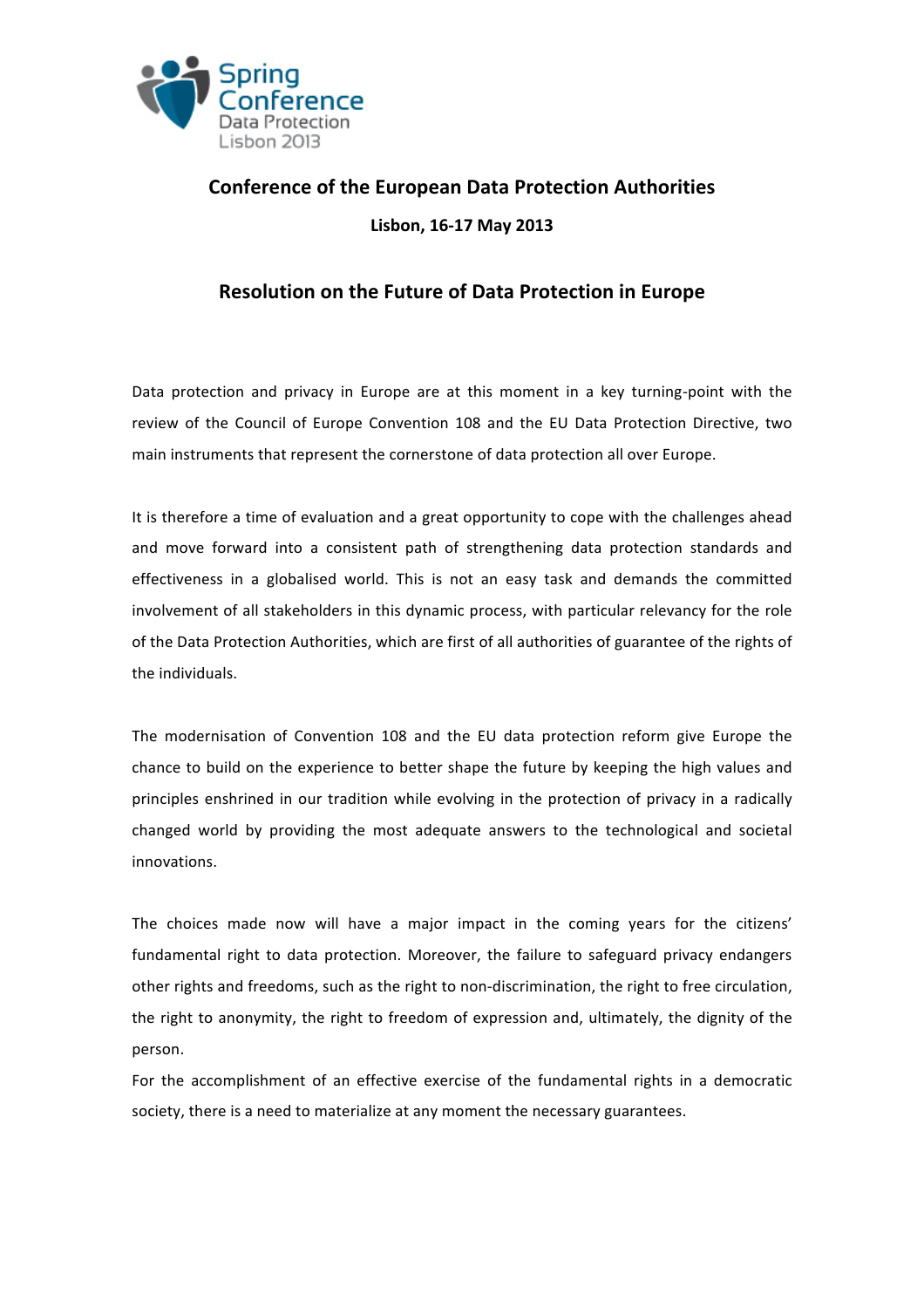

Accordingly, the European Data Protection Commissioners commit to keeping actively contributing to the development of data protection in Europe, in all areas of life, fully aware of their essential mission in the safeguard of a fundamental right.

The Conference of the European Data Protection Authorities gathered in Lisbon in the Spring Conference:

- Calls on the European States, on the Council of Europe and on the European Union to seize the opportunity of reviewing the data protection legal framework to strive to strengthen the rights of the individuals and to guarantee an effective protection of their privacy in a highly technological and globalised world;
- Reiterates the need to develop a consistent and robust data protection regime, affording the same level of protection for both private and public sectors, though having into consideration the justified and tailor-made rules in the field of law enforcement;
- Voices its deep concern for the different rhythms impressed to the EU reform, opening the possibility, for a long time, of keeping the law enforcement sector not covered in practice by the fundamental right to data protection;
- Urges then the EU legislator to adopt at the same time the Data Protection Regulation and Directive, avoiding a dangerous legal gap in data protection, in particular in a time of increasing re-use of personal data held by private bodies to law enforcement purposes.
- Calls upon the Council of Europe and the European Union for the need to improve substantially the response to the Internet challenges to privacy, by introducing clarity and certainty for companies and data subjects and developing adequate safeguard mechanisms to allow an effective protection of the rights of the individuals and a feasible enforcement by DPAs.